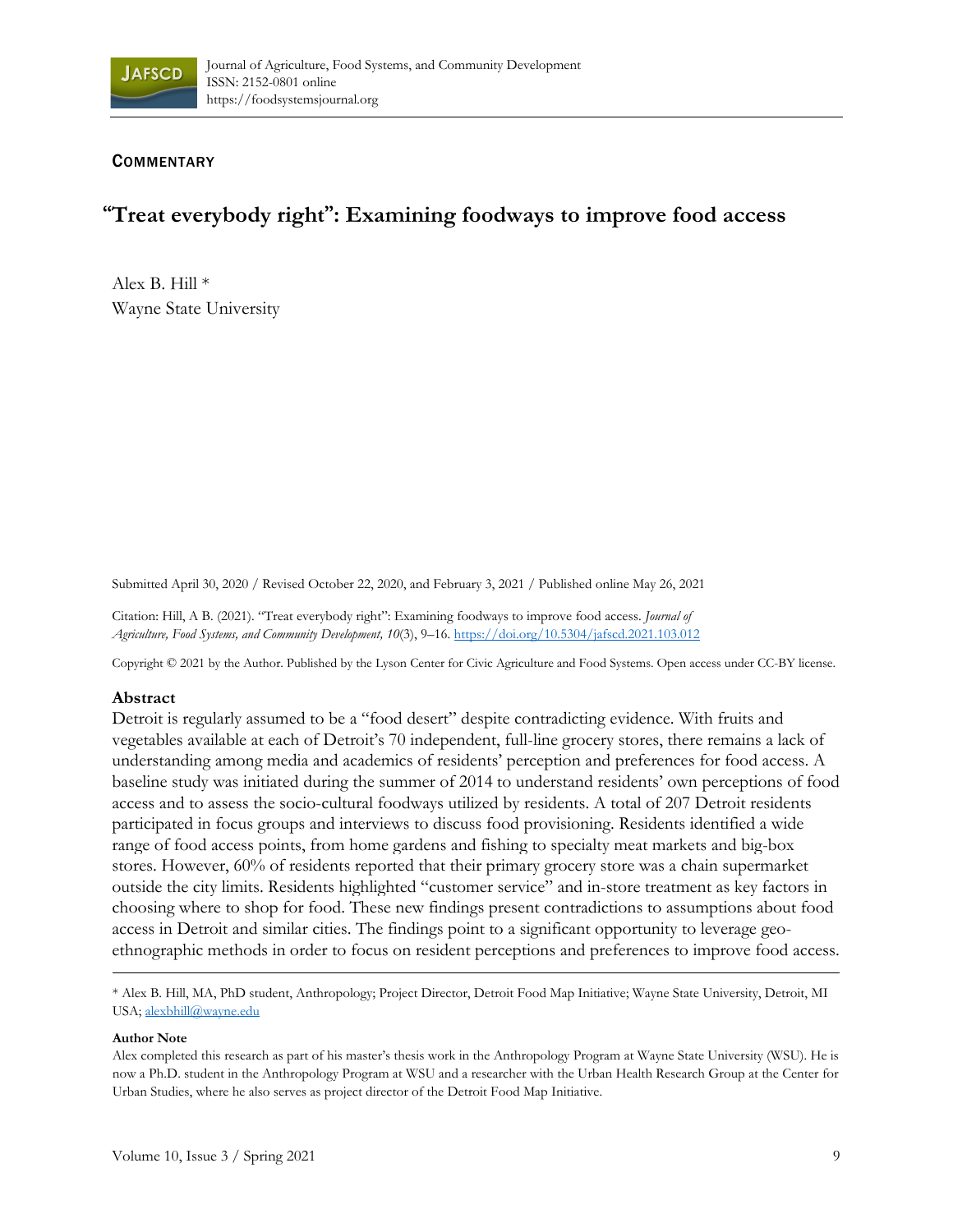## **Introduction**

"If we get bad service, we just get mad and don't complain. We must challenge the establishments in our community to step up they game. Treat everybody right!"

– *African-American, Male, 56, Focus Group August 22, 2014* 

This resident's emphatic response at a focus group encompasses a common theme across all of the study events conducted during the summer of 2014 in Detroit to better understand residents' own perceived access to food. A wide range of misconceptions about food access in Detroit exist, but, most egregiously, food access research in Detroit nearly never asks people what they think of their own access to food.

 Among the food access misconceptions in Detroit are that food is purchased primarily at liquor stores (Hansen, 2008) and corner stores or "fringe" food outlets that are found more frequently in neighborhoods and are geographically closer to residential homes than other types of food outlets (Gallagher, 2007). Both the mass media and academia have engaged in piecemeal discussions around food access in Detroit, which has perpetuated myths and likely slowed improvements to food access in the city (Hill, 2017). Detroit is assumed to be a "food desert" despite contradicting evidence of fresh produce being available at grocery stores (Hill & Naar-King, 2014; LeDoux & Vojnovic, 2013). In addition, there is a strong dislike for the "food desert" term among Detroit's food advocates (Hill, 2017).

 In the United States, areas of imbalanced food access are predominantly low-income and African-American, where high rates of obesity, diabetes, and hypertension are confounding (Bodor et al., 2013; Cheadle et al., 1991; Inagami et al., 2006; Izumi et al., 2011; Liu et al., 2007; Zenk et al. 2005). In analyzing food access, most researchers rely on quantitative (price, distance, density) and supply-side valuation metrics. This approach often leads to overly prescriptive understandings of access in food environments and has allowed the "food desert" term to be wantonly applied (Hill, 2017). These limited analyses of food access paint an inaccurate picture in urban centers, specifically Detroit. There is more to food access than delineated "food desert" zones, the number of grocery stores in a city, or how far away they might be from groups of residents.

#### **Background**

In the seminal 2009 U.S. Department of Agriculture (USDA) report on "food deserts," a key recommendation was to explore "how people fit grocery and food shopping into their daily activities and travel patterns, how these activities and patterns expose people to food environments outside of their neighborhoods, and how this may affect their shopping and diet" (Ver Ploeg et al., 2009, p. 48). The USDA has published subsequent reports on food access with less focus on "food deserts" and more emphasis on neighborhood characteristics that support healthy food access (Rhone et al., 2019).

 A number of food access studies point toward the need for more research on the lived experiences of people in "food deserts" through multidimensional approaches that combine quantitative and qualitative approaches (Alkon et al., 2013; LeDoux & Vojnovic, 2013; Shannon, 2014, 2016; Walker et al., 2010). Only a handful of studies in Detroit have actively asked people about their own preferences in accessing food (Budzynska et al., 2013; Coleman et al., 2011; Rose et al., 2010). Public health and geographic approaches broadly ignore "foodways," or the cultural and social practices that affect food provisioning, how and where people purchase food, and what motivates their food access preferences (Alkon et al., 2013). In other contexts, these have been described as "foodscapes," or the social, relational, and political construction of food provisioning and power structures (Miewald & McCann, 2014).

Food retail environments must be recognized as racialized spaces. Reintroducing ethnographic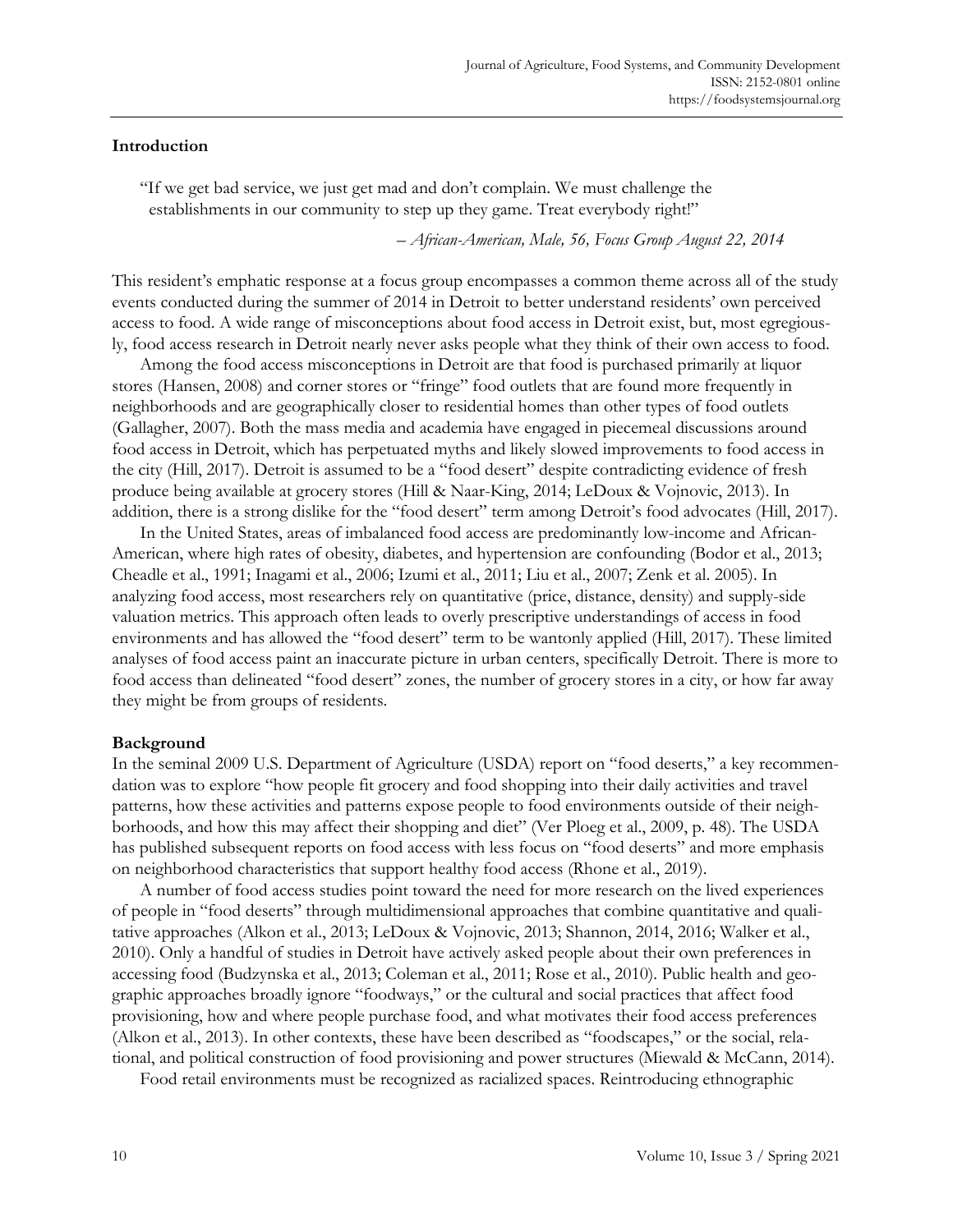methods to examine spaces of food access is critical, but any effort would be misplaced without a significant examination of the experience of "shopping while Black" (Pittman, 2017). In cities like Detroit, food retailers most often do not reflect the racial and/or ethnic make-up of the community (Pothukuchi, 2016), and the racial discrimination interwoven into the consumer experience is increasingly well documented (Kamaloni, 2019; Pittman, 2017; Reese, 2019). Pittman (2017) and Reese (2019) have documented the change in consumer preferences and attitudes based on racist and discriminatory treatment of consumers in stores.

 This study examined the role of foodways in Detroit residents' perceptions of food access and food provisioning choices. The study sought to re-center Detroit residents' experiences in an analysis of food access by introducing a more anthropological, cultural, or "geo-ethnographic" examination of food access in Detroit (Biffle & Thompson, 2006).

#### **Re-centering Lived Experiences**

This study conducted seven focus groups, one for each city council district in Detroit, and 56 individual interviews with residents of those districts. Both types of study activities were conducted using a 16 question guide that included open-ended questions like, "what do you like about food in your community?" as well as specific questions like, "have you had an interaction with a store owner?" The study was supported by the Detroit Economic Growth Corporation (DEGC) and the Detroit Food Justice Task Force (DFJTF), with additional assistance provided by the Detroit Food Policy Council (DFPC) and the Detroit Food Politics Research Group at Wayne State University's Anthropology Department.

 The unlikely coalition of supporters from economic development, food justice, academia, and community members allowed for an analysis of the social, political, and economic impacts of food access in Detroit. Members of DEGC and DFJTF sat down in the same room to formulate and agree on a list of questions. DFPC and members of the Wayne State University's Anthropology Department worked together to take notes and record resident feedback. Members from all of the groups gave feedback on the final report. This study was conducted as a baseline for the Detroit Food Policy Council's grocery store engagement work and led to the creation of the Detroit Grocery Coalition's Great Grocer Project.

 By engaging residents in focus groups and interviews rather than using only written surveys, this study was able to better understand how Detroit residents utilize the foodways defined by their social networks and social capital when making decisions about how and where to access food. The final study sample included 207 residents. The majority of residents utilized a range of sites and sources each month for their food provisioning. Many residents had (1) extensive knowledge of healthy eating habits, (2) employed multiple strategies for food provisioning that included locations well beyond their neighborhood, and (3) placed high value on in-store treatment and customer service as well as on food prices.

 Residents identified a wide range of food access points, from home gardens and fishing to specialty meat markets and distant big-box stores. The foodways identified in this study were articulated by individuals exerting their own choices based on word of mouth in social networks consisting of extended families, neighbors, and church congregations. The prominence of mentions of in-store treatment, discrimination, and customer service remind researchers that grocery shopping is a social activity and not one simply defined by the closest store location, lowest prices, or the presence of the most healthful foods.

"I was treated very poorly in one of our [Detroit] neighborhood stores and it was the end of the week. Now I'm the pastor, so as you can imagine my weekend sermon included a story of my treatment at that store. Afterwards, members of my congregation came up and shared their own stories of mistreatment at the same store. We can make a movement and really put pressure on these stores." – D5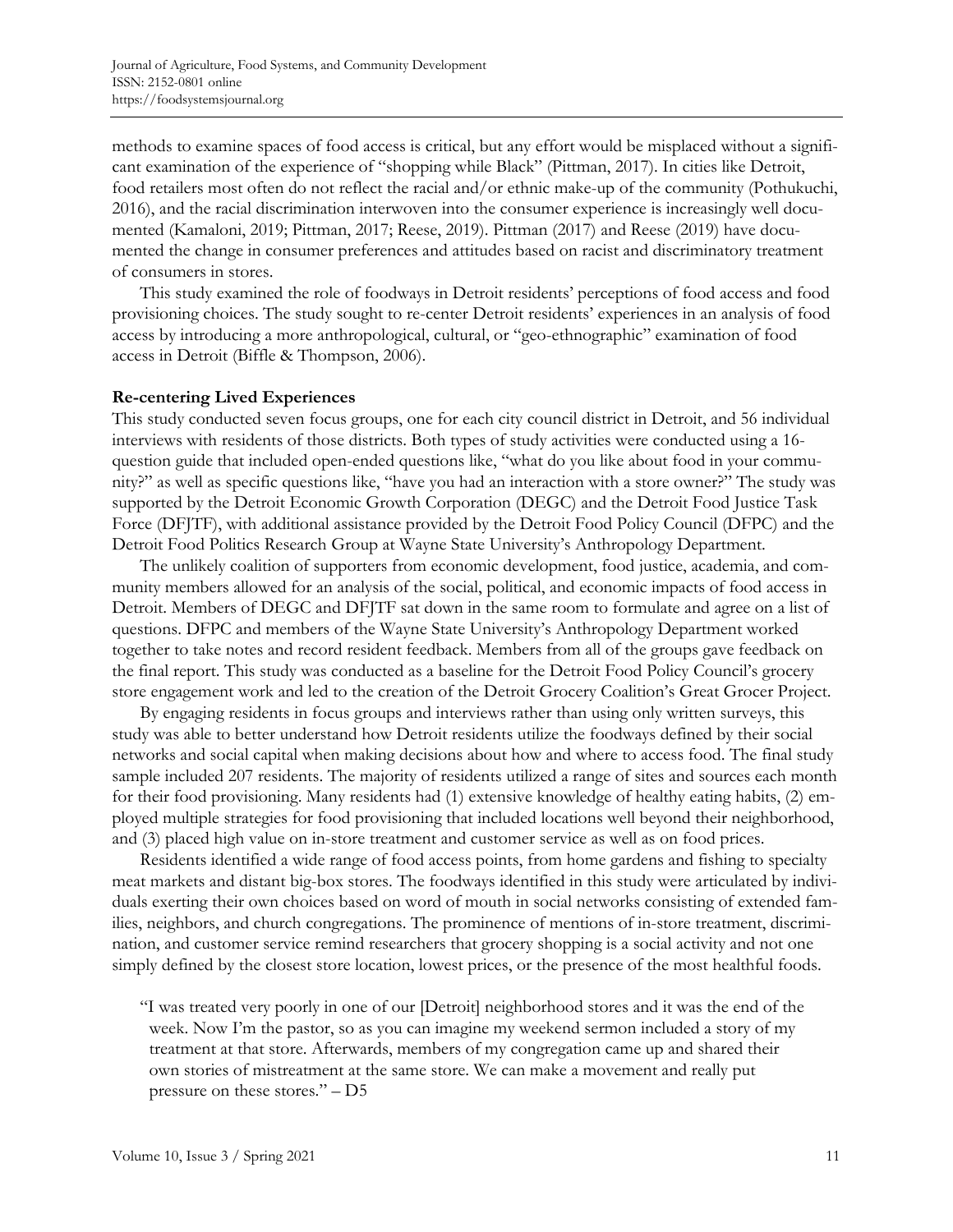- "I won't go to the corner [to shop at the neighborhood store]. I rely on my neighbor to drive me to the store [a chain supermarket outside the city]. We get together once a month, talk about the deals and get started." – D7
- "Family all shops together, we don't live together, but we gotta make ends meet so we pool our EBT and split up where everyone goes so we can stretch [our budgets]." – D4
- "He [grocery store owner] spit over the window. There is extreme lack of respect. My niece and her family decided that they will never shop from that place. We told everyone not to." – D6

 Some residents had stronger social ties than others, where they could exert greater influence on community foodways. Residents highlighted in-store treatment as an important factor for food provisioning, whether in their neighborhood or visiting a chain supermarket in the suburbs. In-store treatment was most often referred to as "customer service" and focused on negative interactions with store owners and employees, combined with a perception that local grocery stores were not receptive to criticism. Generalizations cannot be made of all stores in any given geographic area, as positive and negative experiences occurred both inside and outside the city. In one very telling instance, an 11-story high-rise apartment building for low-income senior citizens sat directly adjacent to a full-line grocery store, but the residents said they preferred to cross the street to shop for food at the CVS pharmacy and store because they were treated better there than at the grocery store.

- "If we get bad service, we just get mad and don't complain. We must challenge the establishments in our community to step up the game. Treat everybody right!" – D5
- "It's more difficult to get to a grocery store in the suburbs, the location is often less convenient, but the customer service is responsive." – D4
- "There are higher income level people that shop there, and it is supposed to be high-end, but the food is still not as good as in Kroger. But I'm treated better [at Harbortown]." – D5

 Occasionally, residents noted that their experience was so bad that they were glad when a nearby grocery store closed, or they persuaded their friends and family not to shop at a particular store any longer.

- "Once my nephew purchased a cereal from a store where I regularly shop. Later when he came home, he found that it was expired . . . He told me about the situation . . . and then we both went back to the store, the manager of that store didn't take it back; he said he doesn't sell expired products.  $\dots$  That I was the last time I set foot in that store."  $-$  D5
- "The storeowners disrespected us. . . . They used to talk horribly to the women and children. . . . I'm so glad that they left from here. People used to get sick from the food purchased from that store.. . . Most of the items in that store were expired . . . for example you could see that the cheese was molded . . . and chicken which was returned as it was bad, was placed back in the freezer so it could be sold to the next customer." – D6

"Store owners shouldn't treat all customers bad just because of one bad experience."  $-$  D3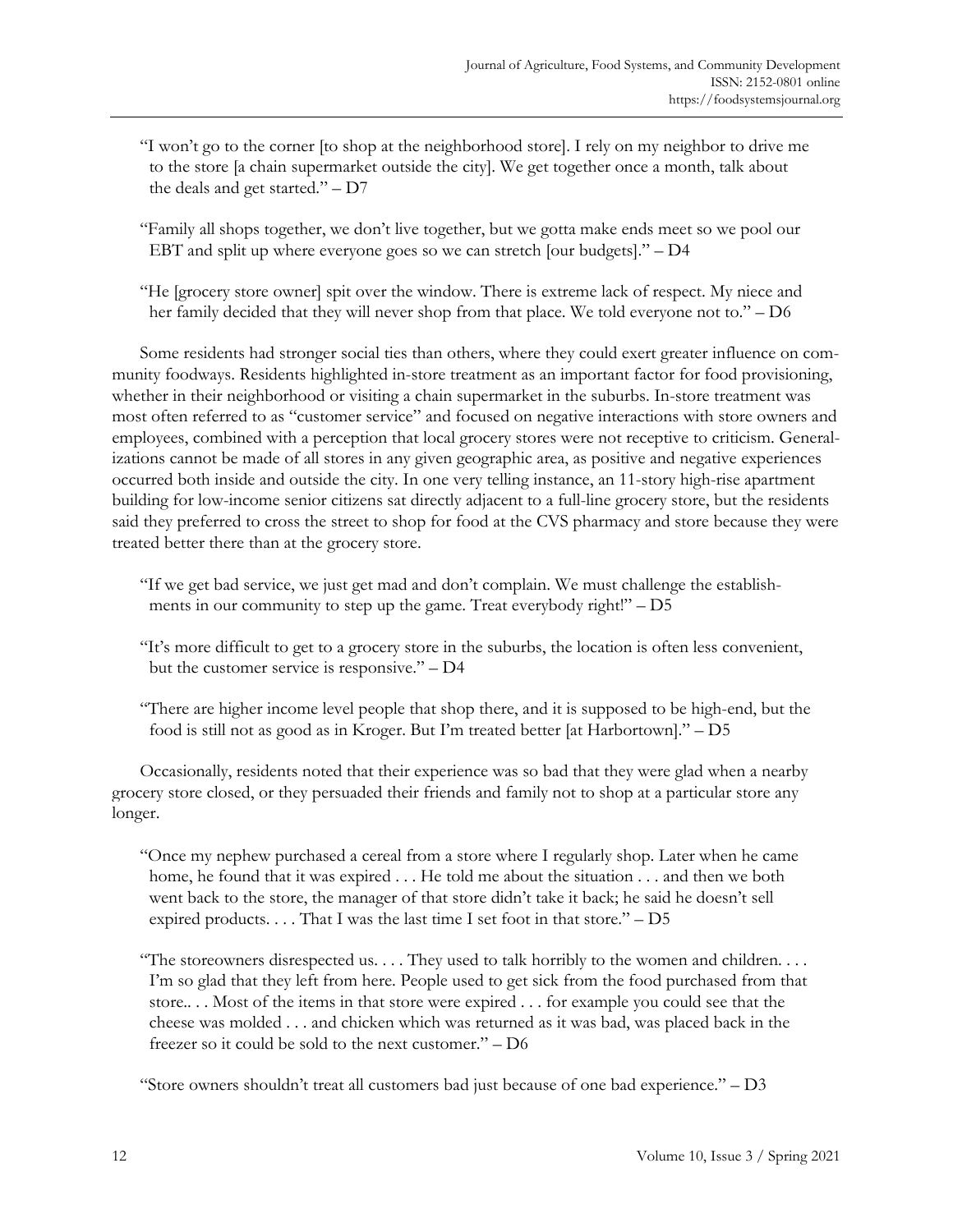This same theme has been covered in the local news media about Detroit, typically focused on store cleanliness and below-average options in specific neighborhoods. As quoted in Smith and Hurst (2007), a resident named Gordon A. said, "Some stores claim to be serving a 'black clientele,' but it's just an excuse for stocking bad quality goods."

 The topic of race and privilege has only recently entered the research around food provisioning and grocery stores in the metro Detroit area. One study found that in-store treatment became worse for each mile that a resident traveled outside their neighborhood for a 7% increase in the odds of "unfair" treatment (Zenk et al., 2014). Focus-group participants noted similar themes:

". . . Because this is a black neighborhood, everyone gives us the secondary treatment." – D6

 However, negative in-store treatment was mentioned to have occurred in neighborhood stores and suburban stores alike. One participant, a local pastor, noted,

"Most of the time I'm treated very well in local stores, but not in suburban stores [Grosse Pointe]." – D5

 Residents were able to identify specific stores in their own neighborhoods as well as the suburbs that they preferred based on the way they felt treated in particular stores. Sometimes these preferences were based on lived experience, and other times the preference was based on anecdotal experience shared by family, friends, or neighbors.

## **Discussion**

These new findings provide direction for future work that needs to act on the feedback and lived experiences of residents accessing food. The findings help to highlight a number of themes that demonstrate the foodways of Detroiters. The fact that neither nutrition knowledge nor geographic location was a barrier for those who participated in study events negates assumptions that Detroiters do not know how to eat healthy or that they only shop at nearby liquor stores.

 The multiple strategies for food provisioning broke down along lines of social cohesion. Participants from the same groups would share information on food item sales or upcoming deals. Finally, the common theme of in-store treatment and discrimination was a thread that was carried from participant to participant and community to community. Participants made phone calls and conversed during and after church services to define their own foodways based on how they had recently been treated within particular food stores. These findings mirror the work of Reese (2019) and Pittman (2017), who found that racialized food spaces drove residents to create alternative pathways to food.

 Similar to alternative pathways to food, the type of group that hosted a focus group may have influenced participant responses. It is likely that the social capital of a particular community group or congregation that hosted a study event could serve as an indicator for the level of participation by nearby residents or members. Church-based groups that hosted a focus group had the strongest attendance as well as relationships among participants. One long-standing community organization rivaled the churchbased groups, but those participants noted they were self-organized from two different church congregations. The church-based groups were also more likely to host healthy cooking programs, diabetes education, and similar programming, which served to build a shared base of knowledge among participants.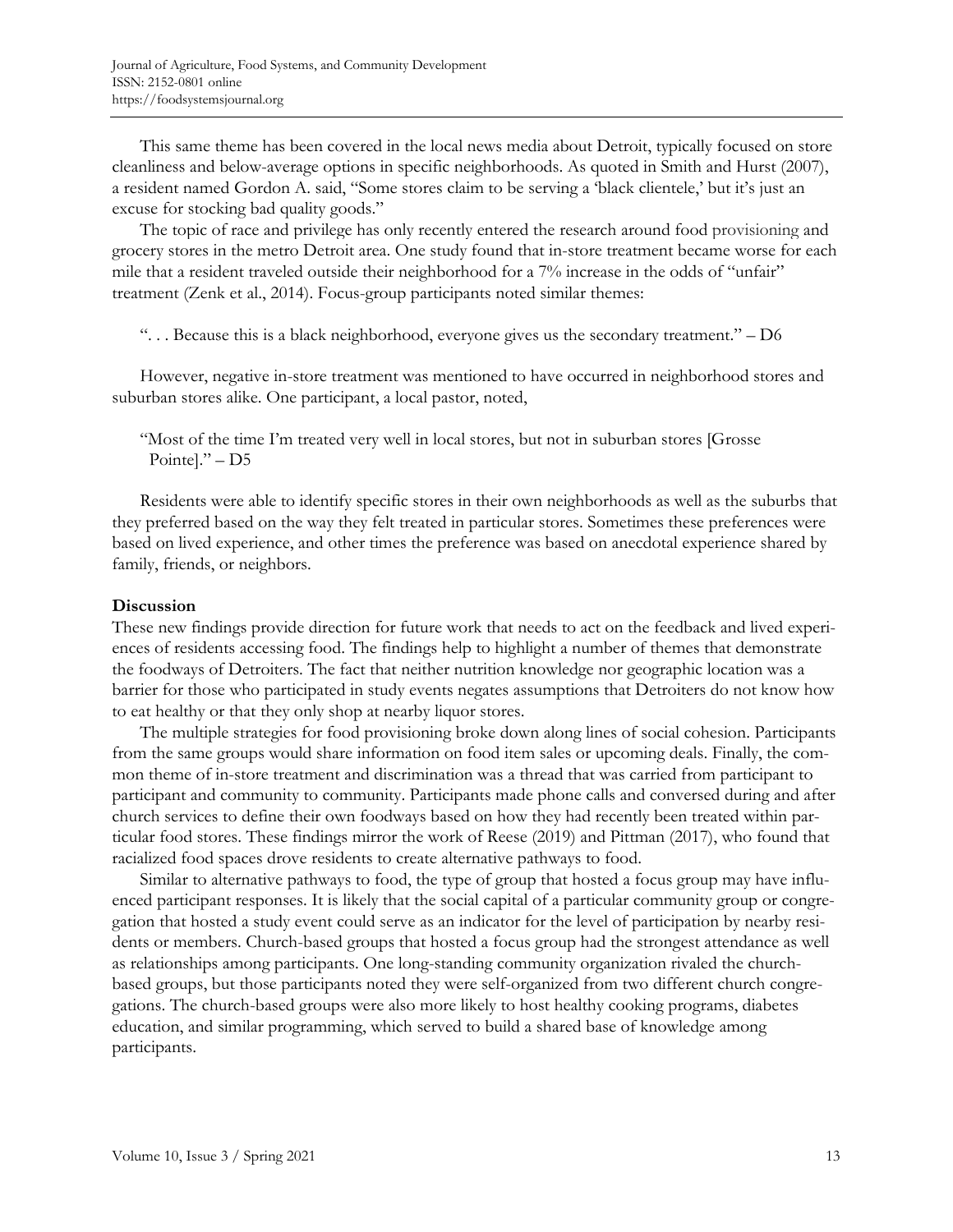## **Conclusion**

Foodways follow a social process rather than one defined by a specific bounded geography. Food access studies regularly examine the food environment but might be better focused on "food ecology" or foodways that include the social, political, and economic relations within the food environment. Similar to Pittman's (2017) work, this study was able to identify social and cultural strategies utilized to mitigate and avoid discrimination in food retail experiences.

 The findings highlight the importance of understanding foodways and individual choice among populations living in an assumed "food desert." The creative and socio-cultural strategies used for food provisioning described at all of the study events demonstrate the critical need for food access research to more regularly pair ethnographic methods with quantitative exercises in determining the skills, needs, and desires of communities facing food insecurity. Reversing misperceptions is of the utmost importance if food access efforts hope to break down assumptions and support effective community solutions.

 Future research should work to engage residents in geo-ethnographic methods to understand foodways. In addition, food retailers were described as the key drivers of foodway adaptations in Detroit, and there must be a more systematic method used to understand retailer perspectives. Researchers may be a helpful conduit to facilitate connections between food retailers and community groups, but should place the community in the lead. These combined strategies of engaging residents in geo-ethnographic foodway explorations and exploring food retailers' perspectives offer a unique opportunity to advance community food access without simply relying on quantitative measures and overlooking communities' food provisioning preferences.

#### **References**

- Alkon, A. H., Block, D., Moore, K., Gillis, C., DiNuccio, N., & Chavez, N. (2013). Foodways of the urban poor. *Geoforum, 48,* 126–135. https://doi.org/10.1016/j.geoforum.2013.04.021
- Biffle, R. L., & Thompson, P. B. (2006). Geo-ethnography, An interdisciplinary method for exploring schools, communities and cultures [Book review]. *The International Journal of Diversity in Organizations, Communities, and Nations: Annual Review, 6*(3), 75–82. https://doi.org/10.18848/1447-9532/CGP/v06i03/39183
- Bodor, J. N., Hutchinson, P. L., & Rose, D. (2013). Car ownership and the association between fruit and vegetable availability and diet. *Preventive Medicine, 57*(6), 903–905. https://doi.org/10.1016/j.ypmed.2013.10.003
- Budzynska, K., West, P., Savoy-Moore, R. T., Lindsey, D., Winter, M., & Newby, P. K. (2013). A food desert in Detroit: Associations with food shopping and eating behaviours, dietary intakes and obesity. *Public Health Nutrition*, *16*(12), 2114–2123. https://doi.org/10.1017/S1368980013000967
- Cheadle, A., Psaty, B. M., Curry, S., Wagner, E., Diehr, P., Koepsell, T., & Kristal, A. (1991). Community-level comparisons between the grocery store environment and individual dietary practices. *Preventive Medicine, 20*(2), 250–261. [https://doi.org/10.1016/0091-7435\(91\)90024-X](https://doi.org/10.1016/0091-7435(91)90024-X)
- Coleman, M., Weatherspoon, D. D., Weatherspoon, L., & Oehmke, J. F. (2011). Food retailing in an urban food desert: Strategies for success in fresh fruits and vegetables. Available at SSRN. https://doi.org/10.2139/ssrn.1788583
- Gallagher, M. (2007). *Examining the impact of food deserts on public health in Detroit.* Mari Gallagher Research & Consulting [Group. https://www.marigallagher.com/2007/06/19/examining-the-impact-of-food-deserts-on-public-health-in](https://www.marigallagher.com/2007/06/19/examining-the-impact-of-food-deserts-on-public-health-in-detroit-june-19-2007/)detroit-june-19-2007/
- Hansen, C. (2010, April 20). America now: City of heartbreak and hope. *Dateline NBC*. [http://www.nbcnews.com/id/36665950/ns/dateline\\_nbc-the\\_hansen\\_files\\_with\\_chris\\_hansen/t/america-now](http://www.nbcnews.com/id/36665950/ns/dateline_nbc-the_hansen_files_with_chris_hansen/t/america-now-city-heartbreak-hope/#.UwEXuF6Lga4)city-heartbreak-hope/#.UwEXuF6Lga4
- Hill, A. B. (2017). Critical inquiry into Detroit's "food desert" metaphor. *Food and Foodways, 25*(3), 228–246. https://doi.org/10.1080/07409710.2017.1348112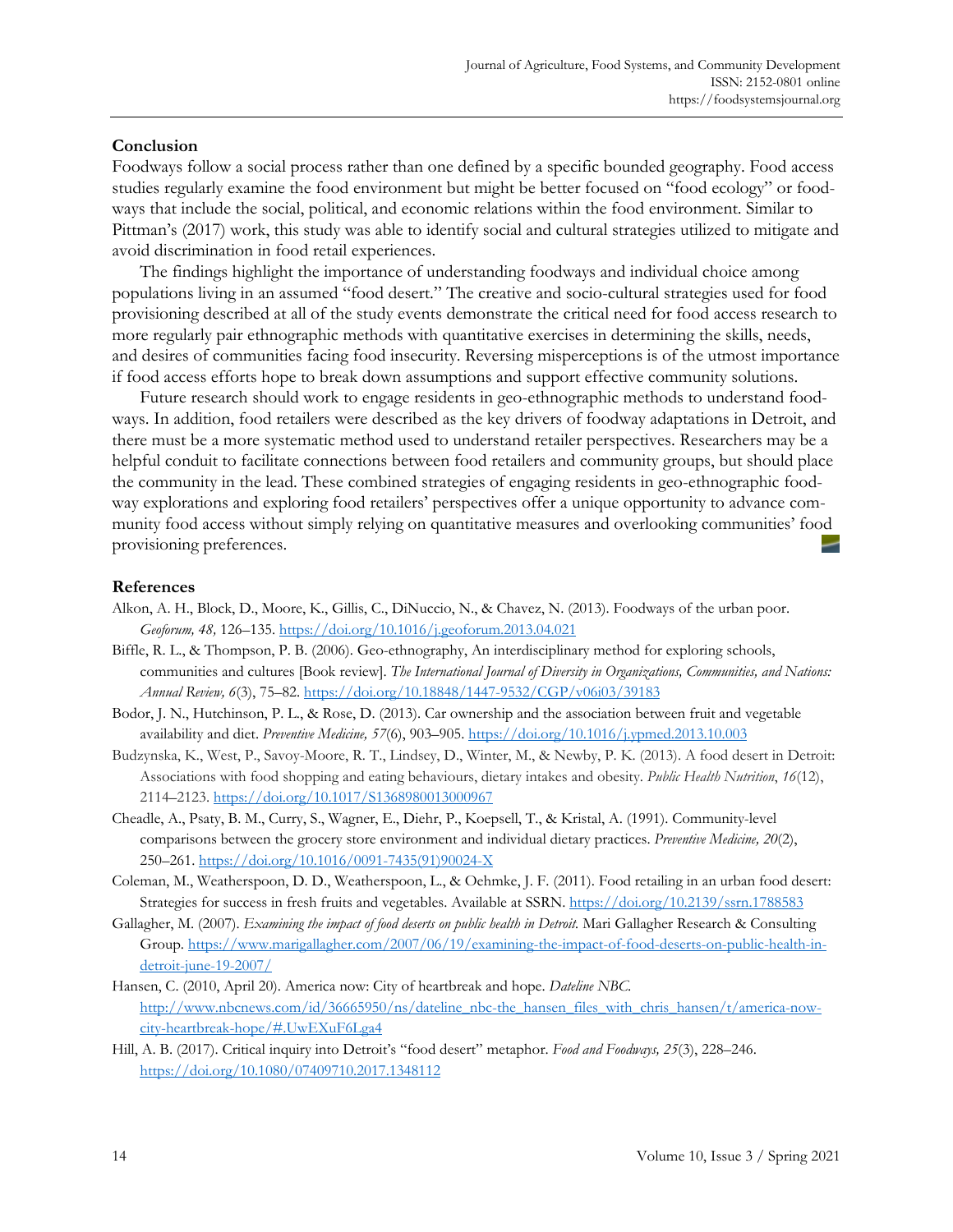- Hill, A. B., & Naar-King, S. (2014). Fruit and vegetable availability, quality, & consumption in Detroit's food desert among African American adolescents with obesity. *Food and Nutrition,* 14–19. https://apha.confex.com/apha/142am/webprogram/Paper307451.html
- Inagami, S., Cohen, D. A., Finch, B. K., & Asch, S. M. (2006). You are where you shop: Grocery store locations, weight, and neighborhoods. *American Journal of Preventive Medicine, 31*(1), 10–17. https://doi.org/10.1016/j.amepre.2006.03.019
- Izumi, B. T., Zenk, S. N., Schulz, A. J., Mentz, G. B., & Wilson, C. (2011). Associations between neighborhood availability and individual consumption of dark-green and orange vegetables among ethnically diverse adults in Detroit. *Journal of the American Dietetic Association, 111*(2), 274–279. https://doi.org/10.1016/j.jada.2010.10.044
- Kamaloni, S. (2019). What do you have there? Carrying race in my shopping basket. In *Understanding Racism in a Post-Racial World* (pp. 161–191). Palgrave Macmillan. https://doi.org/10.1007/978-3-030-10985-1\_6
- LeDoux, T. F., & Vojnovic, I. (2013). Going outside the neighborhood: The shopping patterns and adaptations of disadvantaged consumers living in the lower eastside neighborhoods of Detroit, Michigan. *Health & Place*, *19*, 1–14. https://doi.org/10.1016/j.healthplace.2012.09.010
- Liu, G. C., Wilson, J. S., Qi, R., & Ying, J. (2007). Green neighborhoods, food retail and childhood overweight: Differences by population density. *American Journal of Health Promotion, 21*(Suppl. 4), 317–325. https://doi.org/10.4278/0890-1171-21.4s.317
- Miewald, C., & McCann, E. (2014). Foodscapes and the geographies of poverty: Sustenance, strategy, and politics in an urban neighborhood. *Antipode, 46*(2), 537–556. https://doi.org/10.1111/anti.12057
- Morland, K., Roux, A. V. D., & Wing, S. (2006). Supermarkets, other food stores, and obesity: The atherosclerosis risk in communities study. *American Journal of Preventive Medicine, 30*(4), 333–339. https://doi.org/10.1016/j.amepre.2005.11.003
- Pittman, C. (2020). "Shopping while Black": Black consumers' management of racial stigma and racial profiling in retail settings. *Journal of Consumer Culture, 20*(1), 3–22. https://doi.org/10.1177/1469540517717777
- Pothukuchi, K. (2016). Bringing fresh produce to corner stores in declining neighborhoods: Reflections from Detroit FRESH. *Journal of Agriculture, Food Systems, and Community Development, 7*(1), 113–134. https://doi.org/10.5304/jafscd.2016.071.013
- Reese, A. M. (2019). *Black food geographies: Race, self-reliance, and food access in Washington*. UNC Press Books. https://doi.org/10.5149/northcarolina/9781469651507.001.0001
- Rhone, A., Ver Ploeg, M., Williams, R., & Breneman, V. (2019). *Understanding low-income and low-access census tracts across the nation: Subnational and subpopulation estimates of access to healthy food* (Economic Information Bulletin No. 209). U.S. Department of Agriculture, Economic Research Service. https://ageconsearch.umn.edu/record/289136/files/EIB-209.pdf
- Rose, D., Bodor, J. N., Hutchinson, P. L., & Swalm, C. M. (2010). The importance of a multi-dimensional approach for studying the links between food access and consumption. *The Journal of Nutrition, 140*(6), 1170–1174. https://doi.org/10.3945/jn.109.113159
- Shannon, J. (2014). Food deserts: Governing obesity in the neoliberal city. *Progress in Human Geography, 38*(2), 248–266. https://doi.org/10.1177/0309132513484378
- Shannon, J. (2016). Beyond the supermarket solution: Linking food deserts, neighborhood context, and everyday mobility. *Annals of the American Association of Geographers, 106*(1), 186–202. https://doi.org/10.1080/00045608.2015.1095059
- Smith, J., & Hurst, T. (2007, July 26). Grocery closings hit Detroit hard: City shoppers' choices dwindle as last big chain leaves. *Detroit News*.